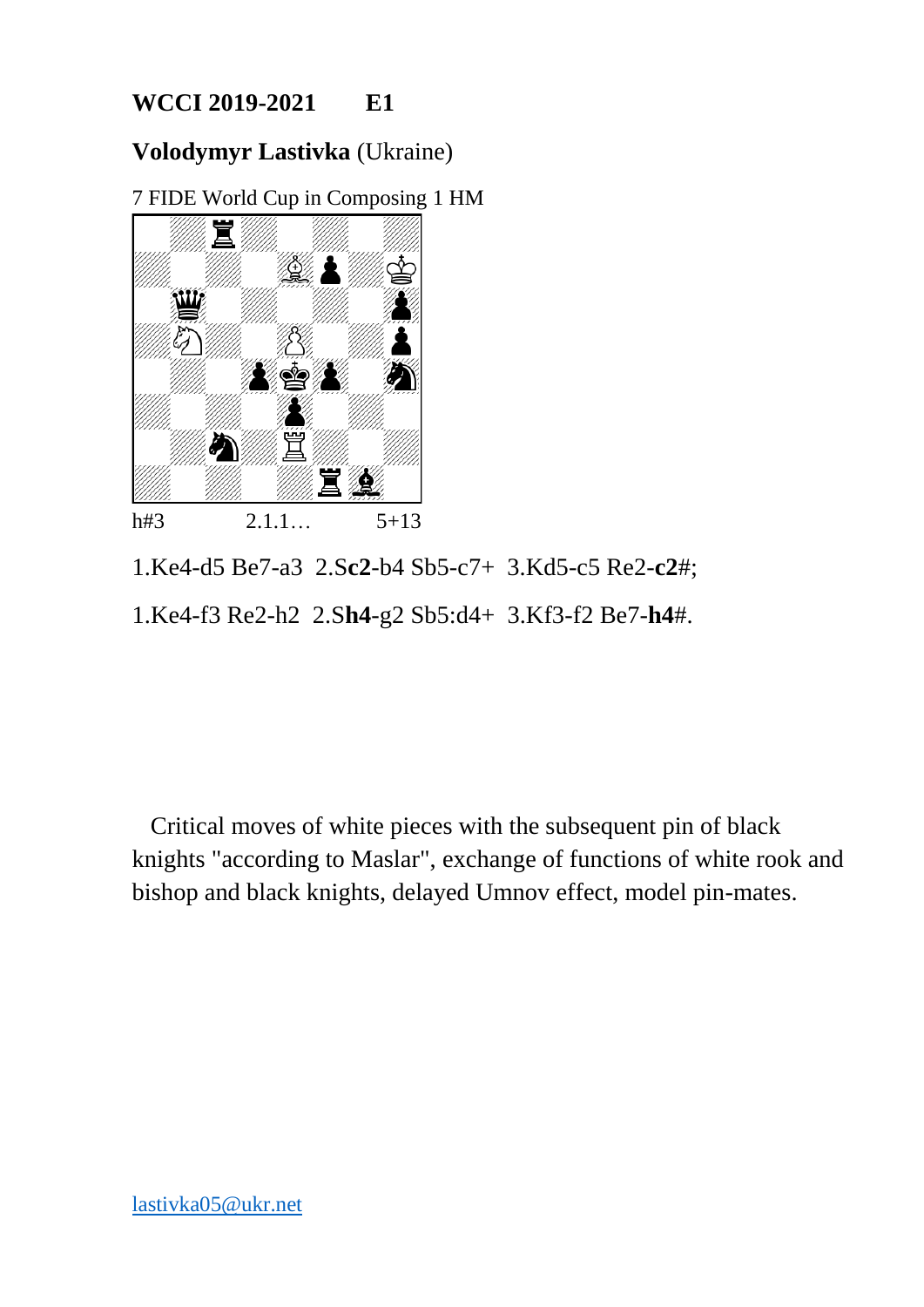**Volodymyr Lastivka** (Ukraine)

V.Shevchenko-80 JT 2019 HM



1.Sa2-c3 Ka3-b4 2.**Kd6-e5** Kb4-c4 3.Ke5:e4 Rc7-e7#;

1.**Kd6:c7** Be4:f5 2.Kc7-b7 Ka3-a4 3.Kb7-a6 Bf5-c8#;

1.Rg2-g7 Rc7-c8 2.**Kd6-e7** Be4-c6 3.Ke7-f8 Rc8:e8#;

1.a7-a5 Be4-c6 2.**Kd6-c5** Bc6-d5+ 3.Kc5-b5 Bd5-c4#.

 In the first pair of solutions - Zilahi, in the second - his paradox in the form of a pair of orthogonal-diagonal mates, unites pairs of the star of the black king on his first move, HOTF, white aristocrat, model mates.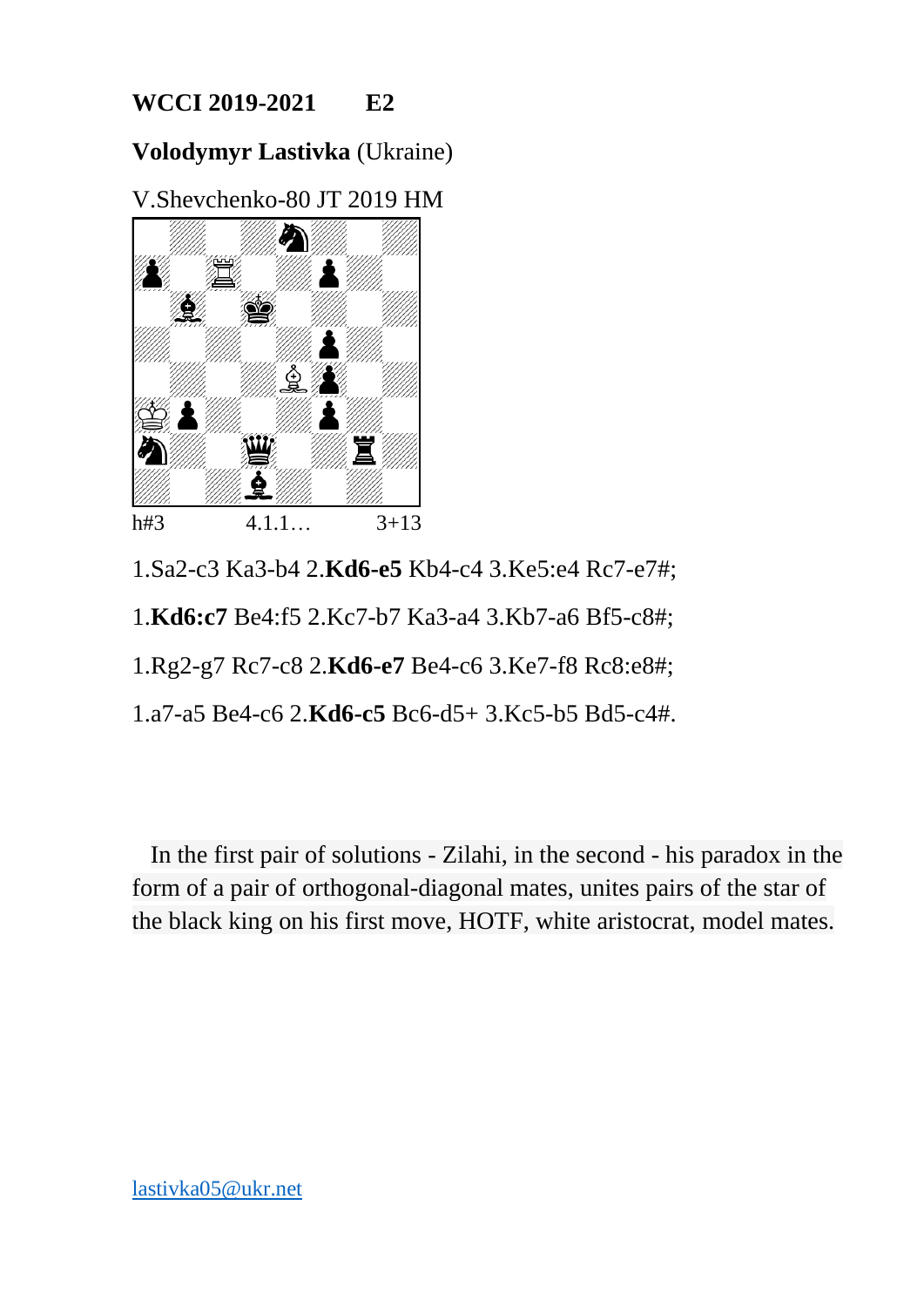# **Volodymyr Lastivka** (Ukraine)

O.Ugnivenko-80 JT, 4 Prize (preliminary results: http://chesskopyl.com.ua/images/2021/Попередні підсумки  $O_IY_I - 80$  для сайту.pdf)



1.Rc7-d7 Be2-a6 2.Sd6-b5 Rf2-e2+ 3.Ke4-d3 Ba6:b5#; 1.Be8-d7 Rf2-f8 2.Sd6-f7 Be2-f3+ 3.Ke4-f5 Rf8:f7#.

 Themes of Maslar, Grimshaw, one thematic (Maslar) piece in black, a white aristocrat, model mates.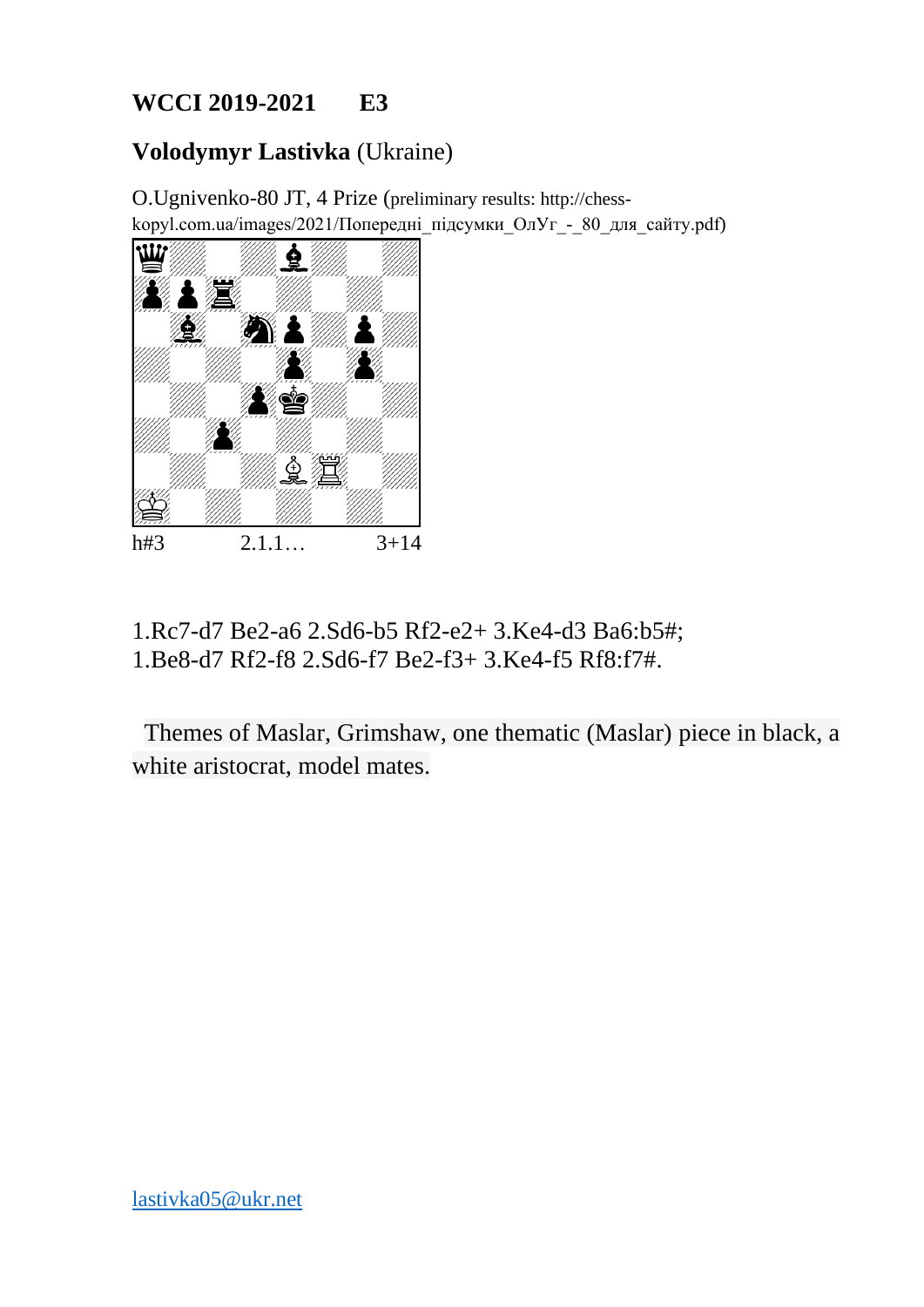### **Volodymyr Lastivka** (Ukraine)

Problemist of Ukraine, 4/2021, H1338



1.Qf5-f6 Bh3:d7 2.Sd8-e6 c2:d3+ 3.Ke4-f5 Bd7:e6#;

1.Qf5-g4 Rf8-f1 2.Sd3-f2 Se2-c3+ 3.Ke4-f5 Rf1:f2#.

 Maslar theme in synthesis with active pin-binding in black by the same piece (queen), Paros theme - two black valves, one of which includes one line (bishop's) and excludes the other (rock's), and the second one vice versa, exchange of functions of a white rock and a bishop, model pin-mates.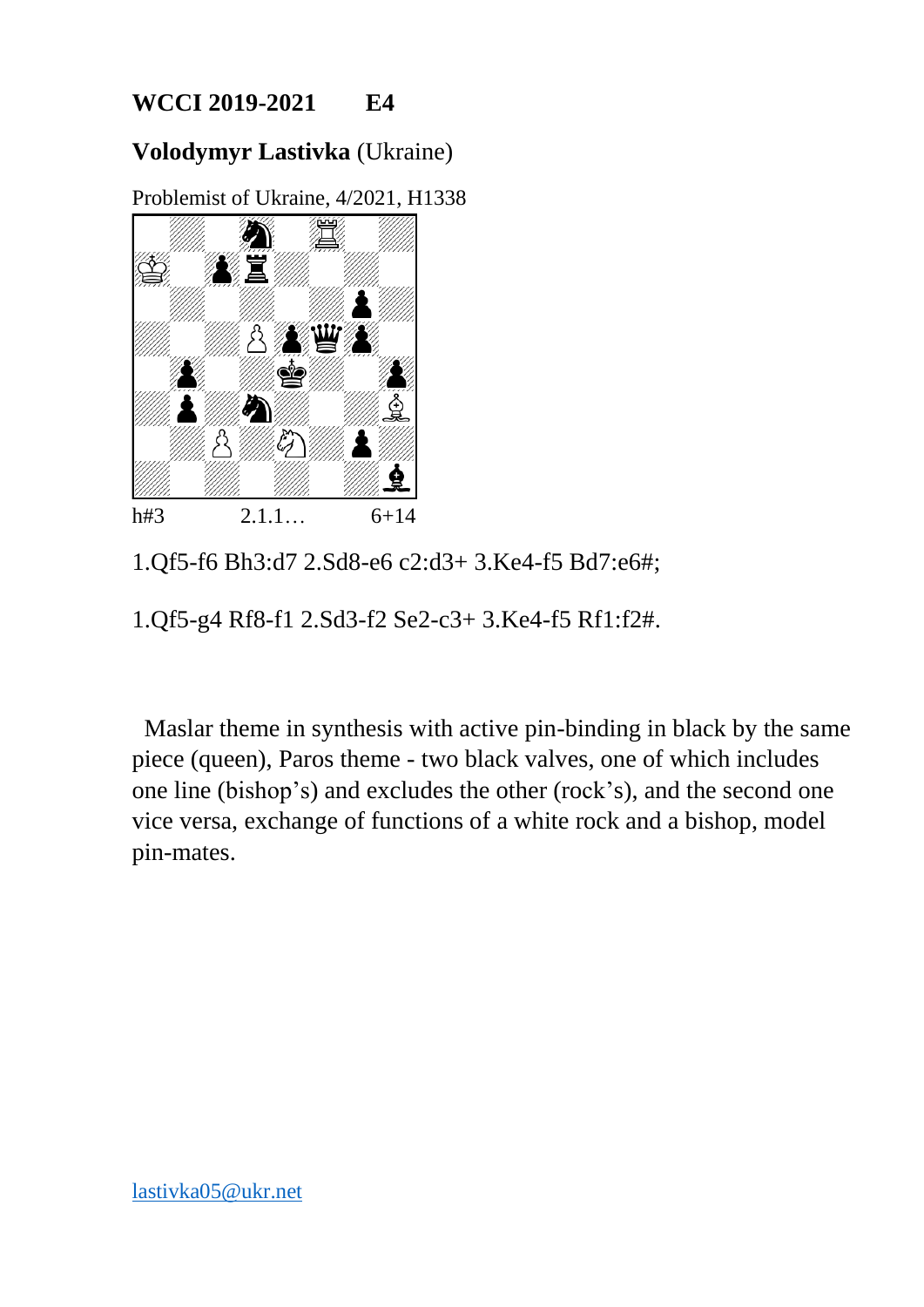### **Volodymyr Lastivka** (Ukraine)

V. Kozhakin-65 JT,Cud-243 (28.XII.2021.), № 8333



1.Qc5:b4 Bd8:a5 2.Qb4-d2 Ba5-c3 3.Rf1-f2 Ra6-a1#;

1.Qc5:f5 Ra6:f6 2.Qf5-f3 Rf6-f4 3.Ke1-f2 Bd8-h4#.

 Annihilation, Magnet, bi-valve, Pelle moves of white and black pieces, Bristol, play on the same square, transferred pin, ambush, model pinmates.